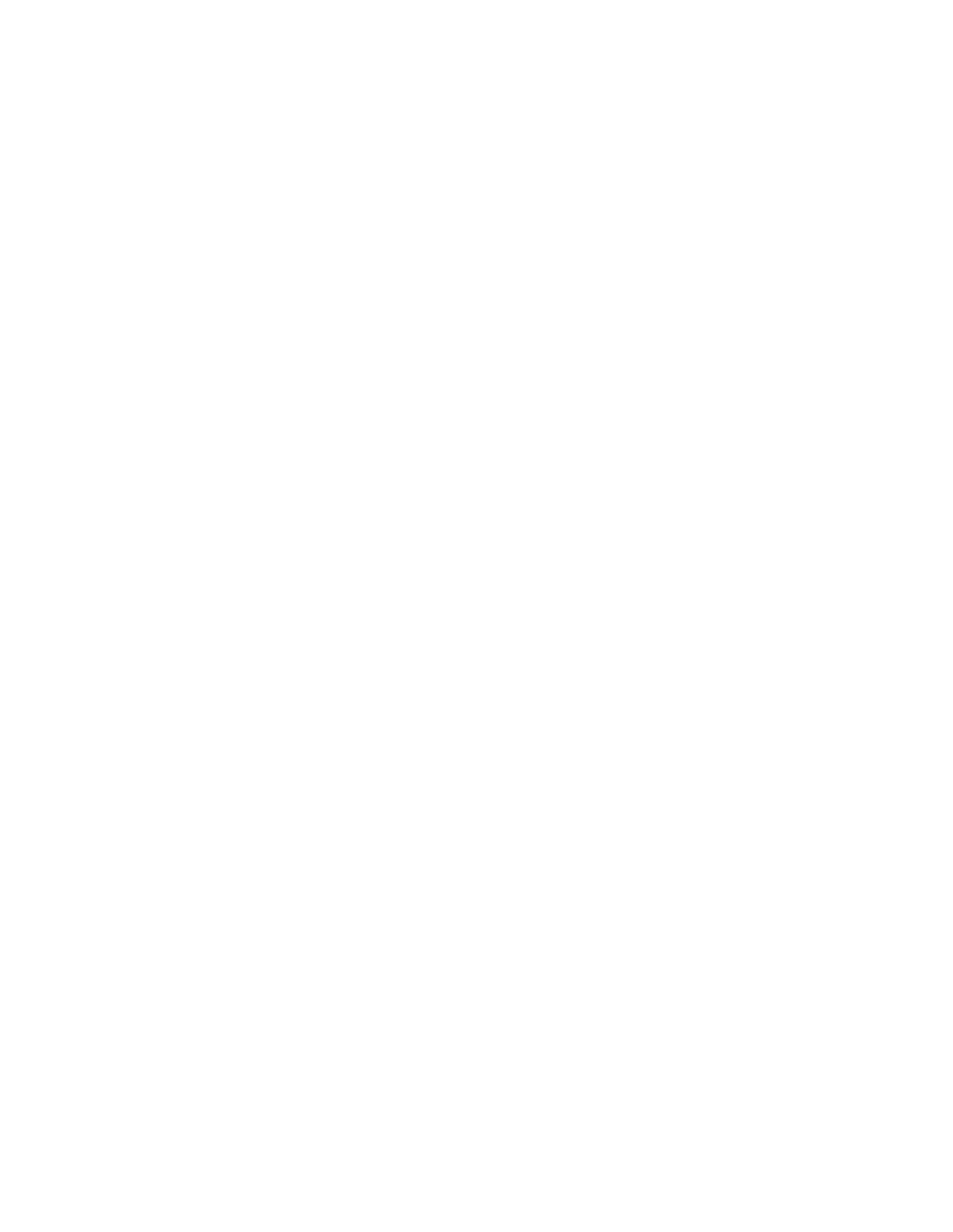\*Annotations have been excerpted and/or adapted from descriptions provided by the publishers.

#### Fixico, Donald Lee

## **The American Indian mind in a linear world : American Indian studies and traditional knowledge**

New York, NY: Routledge, 2003.

*Subjects*: Indian philosophy—North America. Indians of North America—Psychology. Indians of North America—Education.

191.08997 G475

Gill, Jerry H.

## **Native American worldviews : an introduction**

Amherst, NY: Humanity Books, 2002.

*Subjects*: Indians of North America—Rites and ceremonies. Indian philosophy—North America. Indian cosmology—North America.

*Summary*: The author presents an integrated view to serve as an introduction to ways of life and perspectives on the world far different from those of the dominant Euro-American culture.

299.7138 C968

McAdam, Sylvia

#### **Cultural teachings : First Nations protocols and methodologies**

Saskatoon, SK: Saskatchewan Indian Cultural Centre, 2009.

*Subjects*: Indians of North America—Social life and customs. Indians of North America— Religion. Indians of North America—Rites and ceremonies. Indians of North America— Spiritual life.

*Summary*: This book provides introductory teachings so that readers will have an understanding of expected etiquettes when attending various ceremonies, feasts, songs, gatherings, healings, and other cultural activities. It includes information on the role of Elders.

299.78333 K69

Knight, Diane

**The seven fires. Teachings of the Bear Clan as recounted by Dan Musqua : knowledge of human growth and learning practiced in the old world of the Nacowaninawuk (Saulteaux)** Muskoday, SK: Many Worlds Publishing, 2001.

*Subjects*: Ojibwa Indians—Religion. Ojibwa Indians—History. Spiritual life. *Summary*: This book is a guide to health and well-being in the new world.

#### 303.483 M491

Medin, Douglas L.; Bang, Megan

## **Who's asking? : Native science, western science, and science education**

Cambridge, MA: MIT Press, 2014.

*Subjects*: Science—Social aspects. Indian philosophy. Ethnoscience. Indians of North America— Science. Science—Philosophy. Science—Study and teaching. Science—Political aspects. *Summary*: The answers to scientific questions depend on who's asking, because the questions asked and the answers sought reflect the cultural values and orientations of the questioner. These values and orientations are most often those of Western science. In this book, the authors argue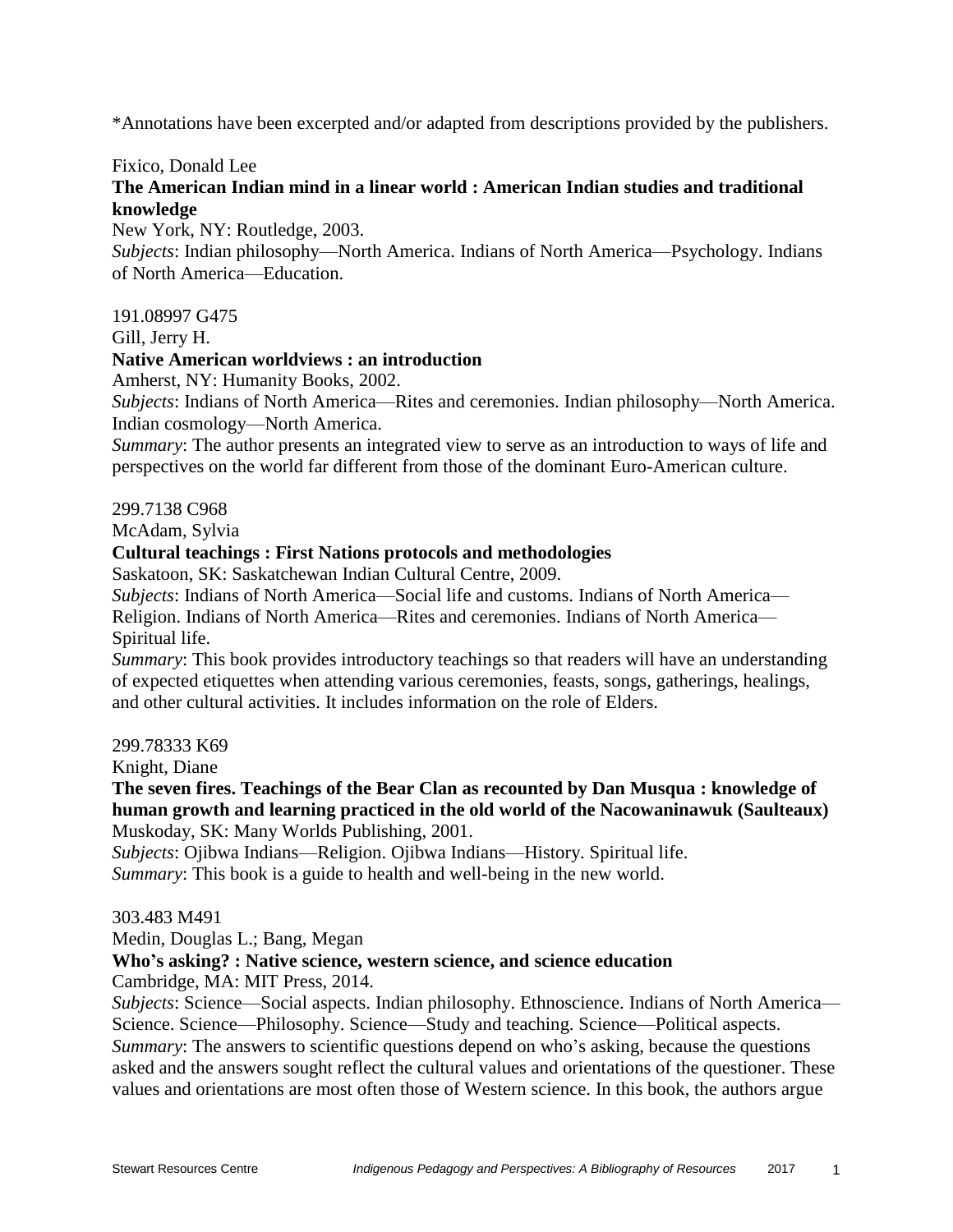that despite the widely held view that science is objective, value-neutral, and acultural, scientists do not shed their cultures at the laboratory or classroom door; their practices reflect their values, belief systems, and worldviews. They argue further that scientist diversity — the participation of researchers and educators with different cultural orientations — provides new perspectives and leads to more effective science and better science education. They compare Native American and European American orientations toward the natural world and apply these findings to science education.

#### 305.897 E53

Emberley, Julia

## **Defamiliarizing the Aboriginal : cultural practices and decolonization in Canada** Toronto, ON: University of Toronto Press, 2007.

*Subjects*: Native Peoples—Canada—Social conditions—20th century. Native Peoples— Canada—Government relations. Family—Canada—History—20th century. Native Peoples— Kinship—Social aspects—Canada.

305.897 A797

Stiffarm, Lenore A.

## **As we see … : Aboriginal pedagogy**

Saskatoon, SK: University Extension Press, University of Saskatchewan, 1998. *Subjects*: Native Peoples—Canada—Social life and customs. Native Peoples—Canada—Rites and ceremonies. Native Peoples—Education—Canada.

#### 305.897 G751

Grande, Sandy

## **Red pedagogy : Native American social and political thought**

Lanham, MD: Rowman & Littlefield Publishers, 2004.

*Subjects*: Indians of North America—Politics and government. Indians of North America— Education. Indian philosophy—United States. Self-determination, National—United States. Multicultural education—United States.

*Summary*: This ground-breaking text explores the intersection between dominant modes of critical educational theory and the socio-political landscape of Native American education. The proposed new red pedagogy is an insurgent but poetic vision for education, one that is dedicated to the principles of sovereignty, emancipation and equity for all human beings and the rest of nature.

#### 305.897 K49

Kimmerer, Robin Wall

**Braiding sweetgrass : Indigenous wisdom, scientific knowledge, and the teachings of plants** Minneapolis, MN: Milkweed Editions, 2013.

*Subjects*: Botany—Philosophy. Human-plant relationships. Nature—Effect of human beings on. Human ecology—Philosophy. Indians of North America—Ecology. Philosophy of nature. Indian philosophy.

*Summary*: An inspired weaving of Indigenous knowledge, plant science, and personal narrative.

306.08 R299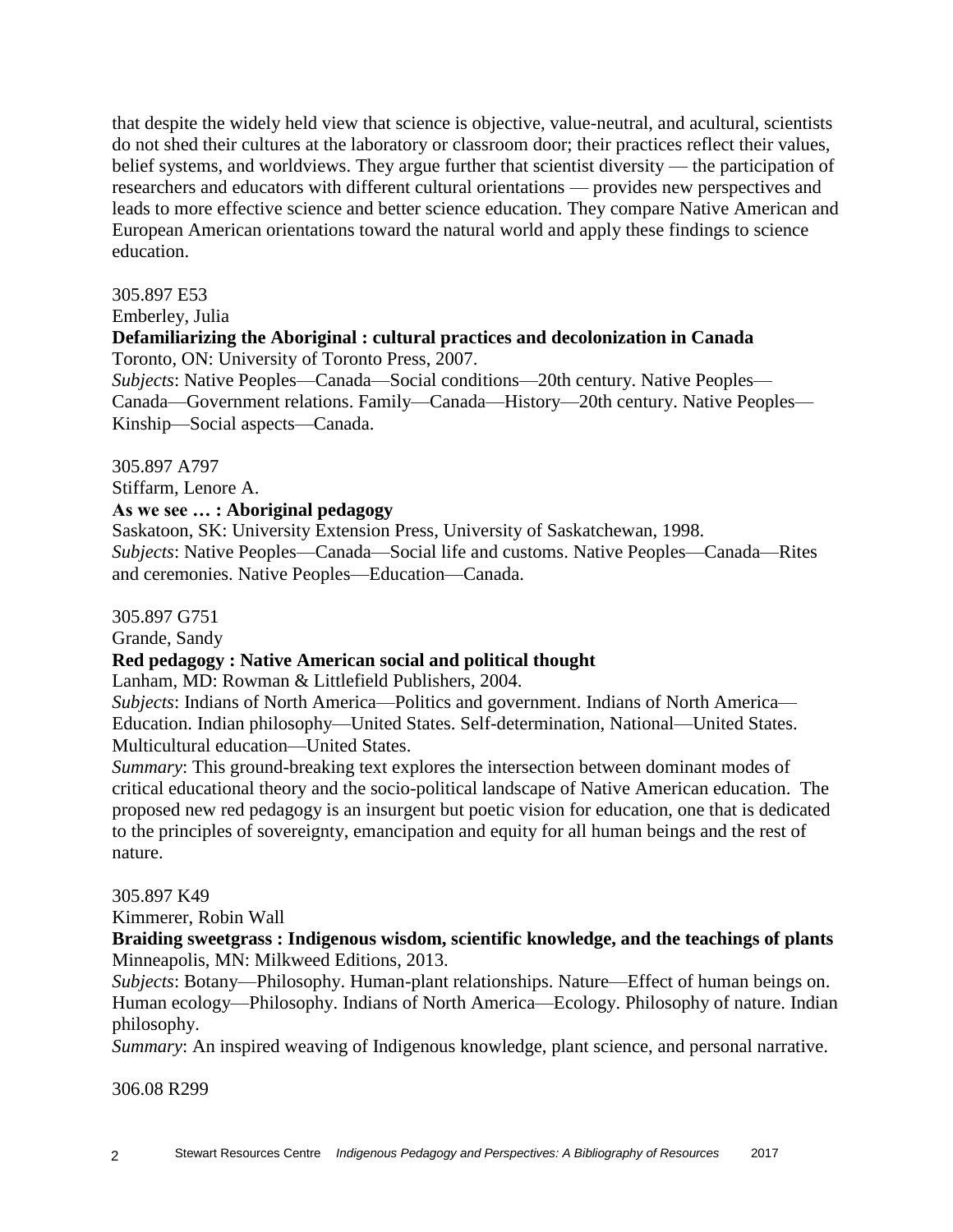## Battiste, Marie (Ed.)

## **Reclaiming Indigenous voice and vision**

Vancouver, BC: UBC Press, 2000. *Subjects*: Indigenous Peoples. Decolonization. *Notes*: Aboriginal Resource List. Social Studies 20. History 20.

## 306.42 I39

## **Indigenous earth : praxis and transformation**

Penticton, BC: Theytus Books, 2013.

*Subjects*: Indigenous Peoples—Ecology. Ehtnoscience. Sustainable development. *Summary*: This book is a collection of essays that bring together voices from a diverse range of academics and practitioners in environmental and social concerns. Topics vary in range from practice in conservation biology to sustainable natural resource management, from Indigenous environmental ethics to cultural heritage and intellectual property. Essays include writers from Peru, Bolivia, Philippines, Norway, United States, and Canada. To preserve the integrity of the variety of disciplines of the contributors, the editor decided to maintain the variety of styles featured in the separate essays.

306.42 S495

Settee, Priscilla

## **Pimatisiwin = the good life, global Indigenous knowledge systems**

Vernon, BC: JCharlton Publishing Ltd., 2013.

*Subjects*: Indians of North America—Research—Canada. Ethnoscience. Indigenous Peoples— Research. Ethnoscience—Canada. Knowledge, Sociology of.

## 323.1197 F692

## **For Indigenous minds only : a decolonization handbook**

Santa Fe, NM: SAR Press, 2012.

*Subjects*: Indians of North America—Ethnic identity. Indians of North America—Politics and government. Indians of North America—Social conditions. Self-determination, National— United States. Cultural property—Protection. Decolonization. United States—Race relations. United States—Politics and government. Postcolonialism.

*Summary*: This book reflects an understanding that decolonizing actions must begin in the mind, and that creative, consistent decolonized thinking shapes and empowers the brain, providing a major prime for positive change. This volume covers a host of new topics and offers additional perspectives on some of the old topics. Included are discussions of global collapse, what to consider in returning to a land-based existence, demilitarization for imperial purposes and remilitarization for Indigenous purposes, survival strategies for tribal prisoners, moving beyond the nation-state model, a land-based educational model, personal decolonization, decolonization strategies for youth in custody, and decolonizing gender roles. Similar to the first volume, the authors do not intend to provide universal solutions for problems stemming from centuries of colonialism. Rather, they hope to facilitate and encourage critical thinking skills while offering recommendations for fostering community discussions and plans for purposeful community action.

342.710872 C247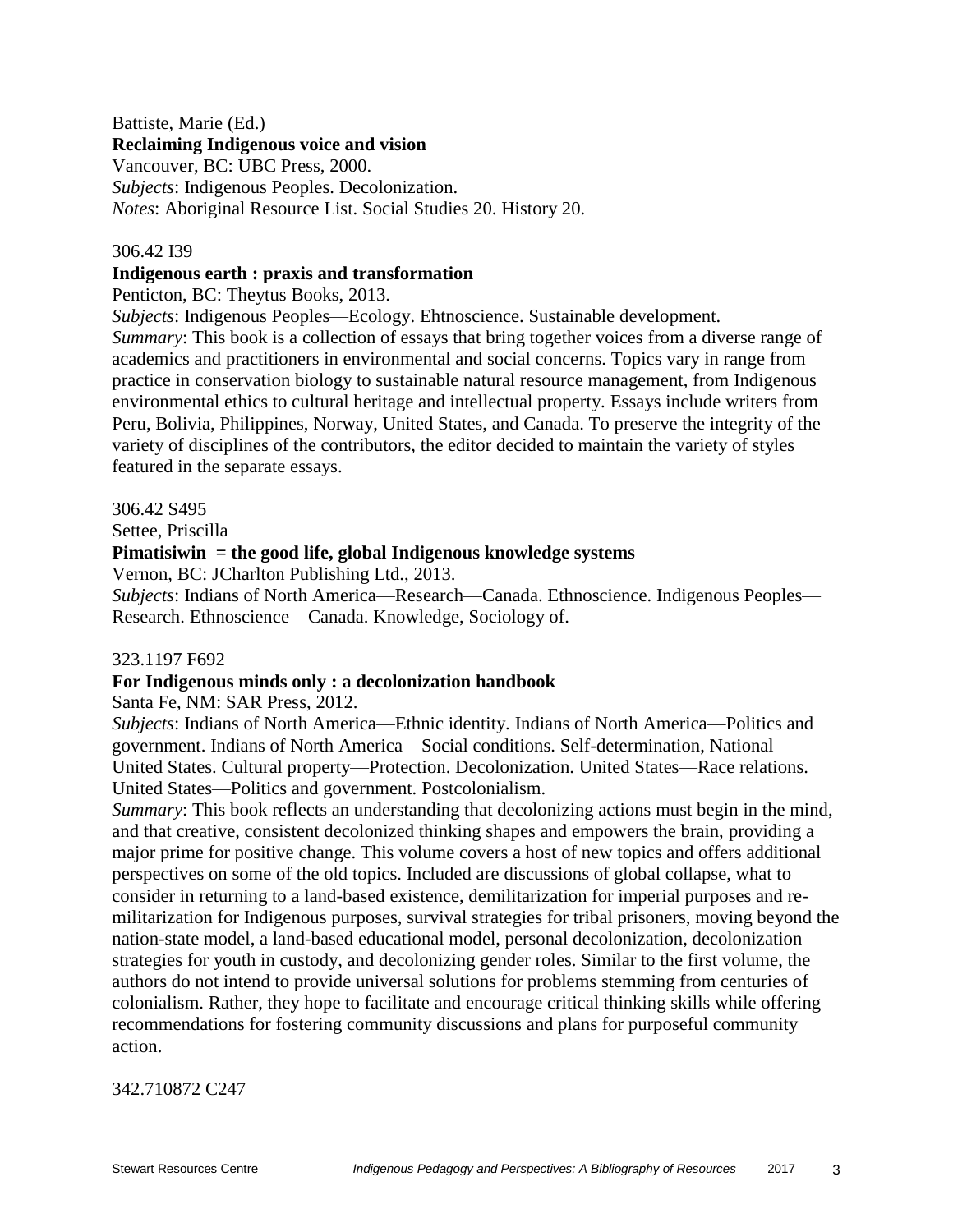## Cappello, Mike

## **Aboriginal knowledge and perspectives : identifying, delivering and assessing best practices with middle years students : final report**

Regina, SK: University of Regina, 2006.

*Subjects*: Action research in education. Indians of North America—Saskatchewan—Treaties— Study and teaching.

*Summary*: The purpose of this report is to describe and engage with the results of an action research project that looks into the use of the Office of the Treaty Commissioner's Teaching Treaties in the Classroom Kit in Saskatchewan classrooms.

## 342.710872 T253 OVERSIZE

## **Teaching treaties in the classroom, grades K-6 [kit]**

Saskatoon, SK: The Office, 1991-2008.

*Subjects*: Indians of North America—Saskatchewan—Treaties—Study and teaching. *Summary*: Book titles: *Teaching treaties in the classroom : a treaty resource guide for kindergarten to gr. 6—The learning circle : five voices of Aboriginal youth in Canada, ages 4-7, ages 8 to 11, ages 12 to 14—Treaty elders of Saskatchewan—Statement of treaty issues : treaties as a bridge to the future—People of the buffalo : how the Plains Indians lived—And they told us their stories—Treaty essential learnings : we are all treaty people—Legacy : Indian treaty relationships*—DVD title: Video Library II. DVD 1: *Treaties and the law* (32:51 min.)—*Socioeconomic impact of treaties* (17:48 min.)—*Role of the elders* (16:15 min.)—*Legislature mace runner ceremony* (14:02 min.)—DVD 2: *Treaty implementation fulfilling the covenant lecture* (64:19 min.).

*Notes*: Social studies grade 1 (2010). Social studies grade 2 (2010). Social studies grade 3 (2010). Social studies grade 4 (2010). Social studies grade 5 (2010).

## 342.710872 T784 OVERSIZE

## **Teaching treaties in the classroom, grades 7-12 [kit]**

Saskatoon, SK: The Office, 2002-2009.

*Subjects*: Indians of North America—Saskatchewan—Treaties—Study and teaching. *Summary*: This kit features educational resource materials that include curriculum supplements, videos, and books about the history of treaties. The individual units show both First Nations and European perspectives about the treaty relationship. Information on treaty topics range from the pre-contact history of First Nations people, first contact issues, the relevance of the past to the contemporary situation and what is happening within the present treaty relationship. Video titles: *A solemn undertaking: the five treaties of Saskatchewan* (14 min.)—*As long as the sun shines* (10 min.) DVD titles: *Allen Sapp's art : through the eyes of the Cree and beyond—Treaty video library: A solemn undertaking* (14 min.)—*As long as the sun shines* (10 min.)—*Treaties as a bridge to the future* (12 min.)—*We are all part of treaty* (6:34 min.)—*A Wisahkecahk story* (11 min.)—*Building harmony* (10:49 min.)—Video library II. DVD 1: *Treaties and the law* (32:51 min.)—*Socio-economic impact of treaties* (17:48 min.)—*Role of the elders* (16:15 min.)— *Legislature mace runner ceremony* (14:02 min.)—DVD 2: *Treaty implementation: fulfilling the covenant lecture* (64:19 min.). Booklets: *Treaties 4, 5, 6, 8 and 10*. Posters: *Location of historical treaty boundaries in Canada—Treaties 4, 5, 6, 8, and 10. Notes*: Social studies grade 6 (2009). Social studies grade 7 (2009). Social studies grade 8

(2009). Social studies grade 9 (2009). Native Studies 10.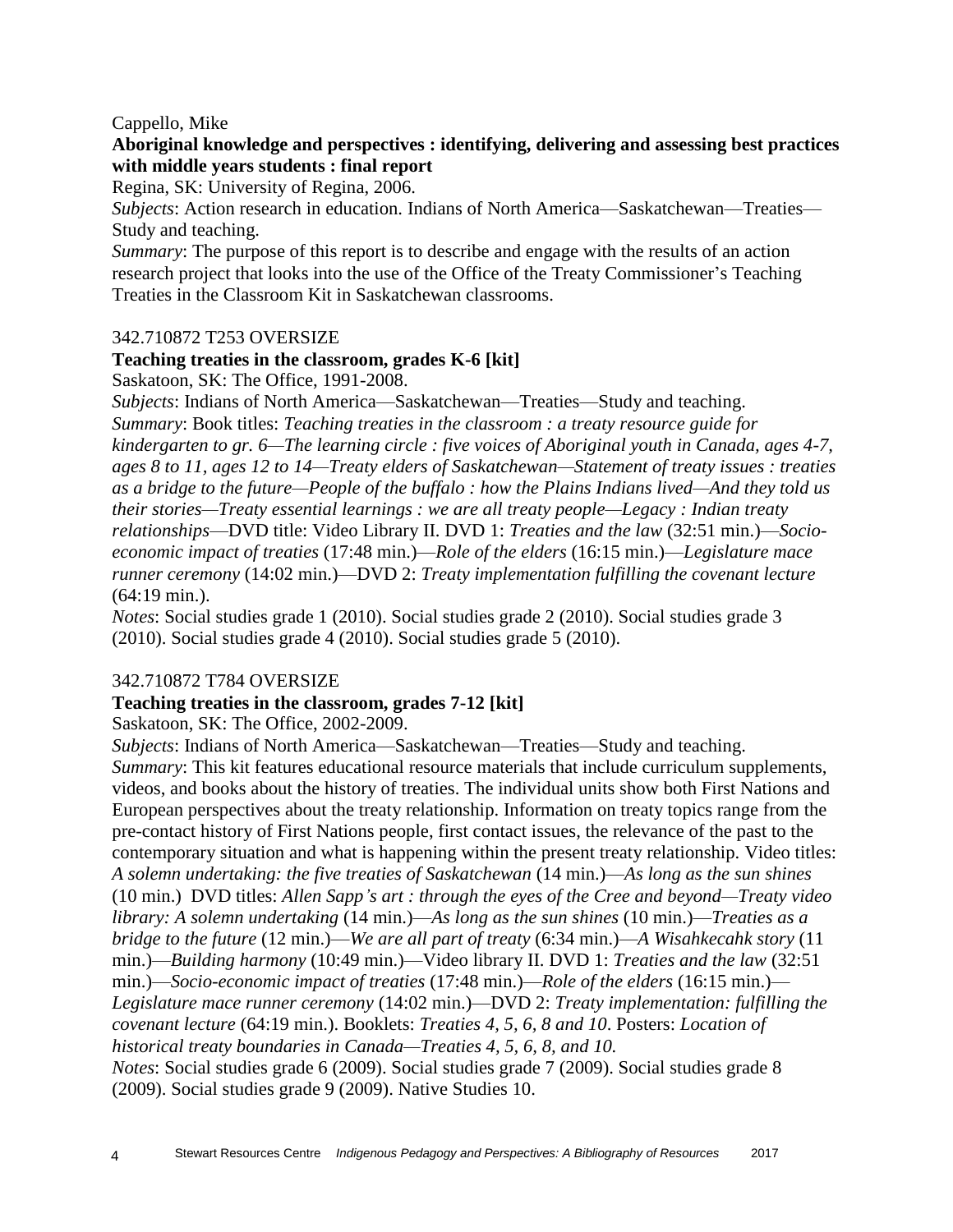#### 370.1 I39

#### **Indigenous philosophies and critical education : a reader**

New York, NY: Peter Lang, 2011.

*Subjects:* Education—Philosophy. Ethnophilosophy. Indigenous Peoples—Education*. Summary*: This book offers an opportunity for the critical thinker to continue on a decolonial/anti-colonial intellectual journey in ways informed by Indigenous theorizing. It engages Indigenous knowledge as far more than a contest of the marginal, thereby challenging the way oppositional knowledge is positioned, particularly in the Western academy.

#### 370.117 C968

Paris, Django (Ed.)

**Culturally sustaining pedagogies : teaching and learning for justice in a changing world** New York, NY: Teachers College Press, 2017.

*Subjects*: Culturally relevant pedagogy. Critical pedagogy.

*Summary*: Prominent educators and researchers propose that schooling should be a site for sustaining cultural practices rather than eradicating them. Chapters present theoretically grounded examples of how schools can support Black, Indigenous, Latinx, Asian/Pacific Islander, South African, and immigrant students as part of a collective movement towards educational justice in a changing world.

#### 370.117 I39

#### **Indigenous education : language, culture and identity**

Dordrecht, Netherlands: Springer, 2015.

*Subjects*: Indigenous Peoples—Education.

*Summary*: Indigenous Education is a compilation of conceptual chapters and national case studies that includes empirical research based on a series of data collection methods. The book provides up-to-date scholarly research on global trends on three issues of paramount importance to Indigenous education: language, culture, and identity. It also offers a strategic comparative and international education policy statement on recent shifts in Indigenous education, and new approaches to explore, develop, and improve comparative education and policy research globally. Contributing authors examine several social justice issues related to Indigenous education. In addition to case perspectives from 12 countries and global regions, the volume includes five conceptual chapters on topics that influence Indigenous education, including policy debates, the media, the United Nations, formal and informal education systems, and higher education.

#### 370.78 D637 2009

McKay-Carriere, Lily

#### **Elders and teachers are Cree-ative collaborators!**

Saskatoon, SK: Dr. Stirling McDowell Foundation, 2010.

*Subjects*: Native Peoples—Education—Saskatchewan. Action research in education— Saskatchewan. Elders (Native Peoples)—Saskatchewan. Community and school— Saskatchewan. Cree language—Study and teaching.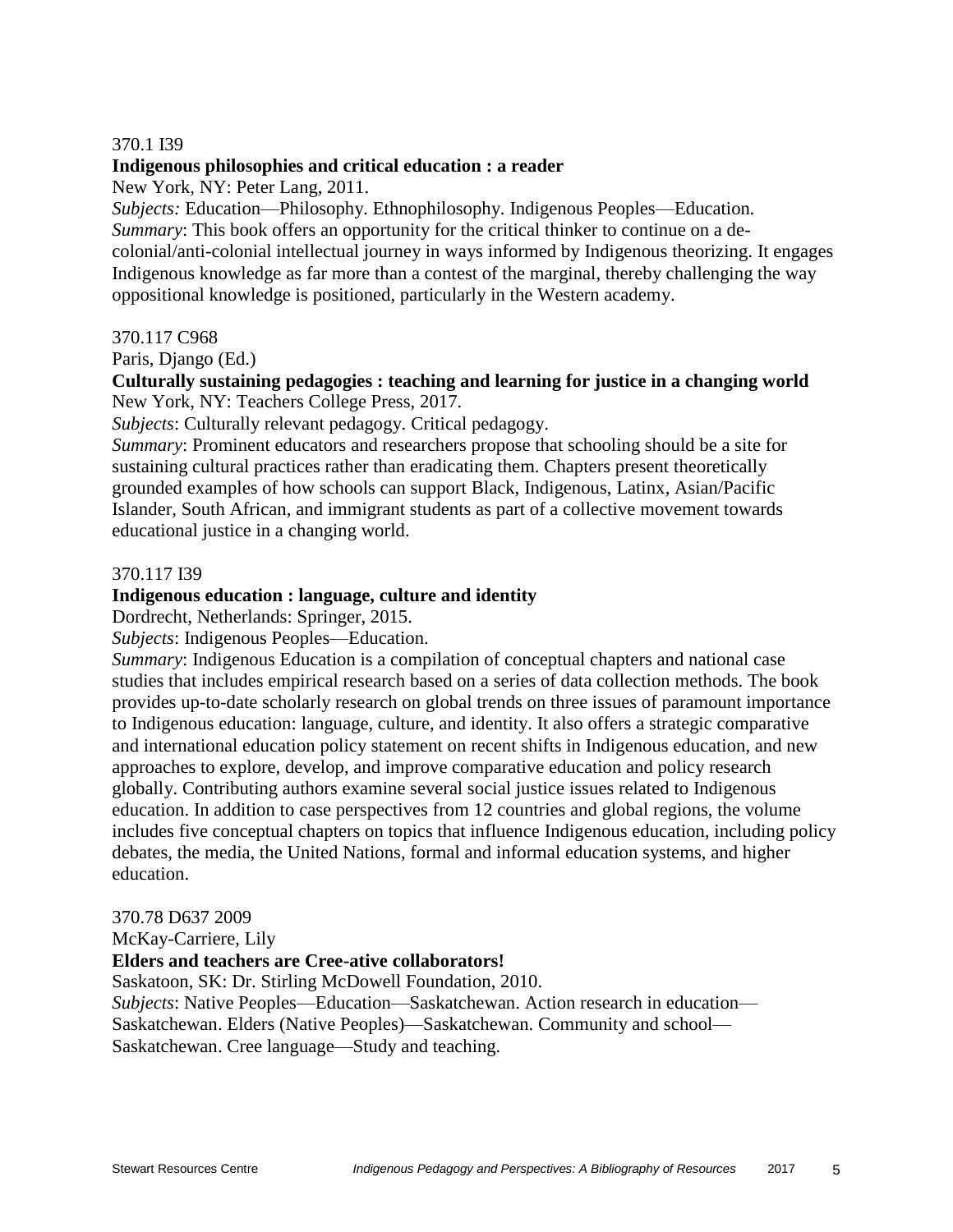*Summary*: The goal of the project was to develop and broaden the field of Aboriginal language education for students while insisting on the integration of Aboriginal Elders' knowledge as a distinct way for learning and teaching Cree. Project #186.

#### 370.78 D637 2010

#### **Ochapan : perspectives of Elders and students on the Elders in Residence Program** Saskatoon, SK: Dr. Stirling McDowell Foundation, 2010.

*Subjects*: Native Peoples—Education—Saskatchewan. Action research in education— Saskatchewan. Elders (Native Peoples)—Saskatchewan.

*Summary*: This research project is an examination of the impact Elders have on students in an Elder in Residence Program. The word 'ochapan' comes from the Cree language and is often used to refer to both a great-grandparent and/or a great-grandchild. Project #196.

#### 370.78 D637 2017

Fortier-Fréçon, Naomi; Laing, Leia

**The impact of the Treaty4Project on students and teachers : learning from our experience** Saskatoon, SK: Dr. Stirling McDowell Foundation, 2017.

*Subjects*: Action research in education—Saskatchewan. Indians of North America—

Saskatchewan—Treaties. Education—Research. Indians of North America—Education— Saskatchewan. Citizenship—Canada.

*Summary*: This year-long initiative included a focus on Treaty 4 and Indigenous issues in the classroom. The main goal was for students to explore the idea of treaty citizenship so they could better understand their generation's relationship with Treaty 4 in Saskatchewan, both today and in the future.

370.8997 J17

Jacobs, Donald Trent

## **Teaching truly : a curriculum to Indigenize mainstream education**

New York, NY: Peter Lang, 2013.

*Subjects*: Curriculum change. Native language and education. Indians of North America— Education.

*Summary*: This book offers K-16 teachers course-specific guidelines for

Indigenizing mainstream education. It aims to facilitate greater educational integrity and relevance in the classroom now, without waiting for more reforms to policy, standards or curricula in general.

#### 370.8997071 T161

Tanaka, Michele T.D.

## **Learning and teaching together: weaving Indigenous ways of knowing into education** Vancouver, BC: UBC Press, 2016.

*Subjects*: Critical pedagogy—Canada. Teaching—Canada. Indigenous Peoples—Education— Canada. Multicultural education—Canada. Indians of North America—Education—Canada. Indians of North America—Social life and customs—Study and teaching—Canada. *Summary*: Across Canada, teachers unfamiliar with Aboriginal approaches to learning are seeking ways to weave Aboriginal content respectfully into their lessons. This book introduces an Indigenist approach to education. It recounts how pre-service teachers immersed in a cross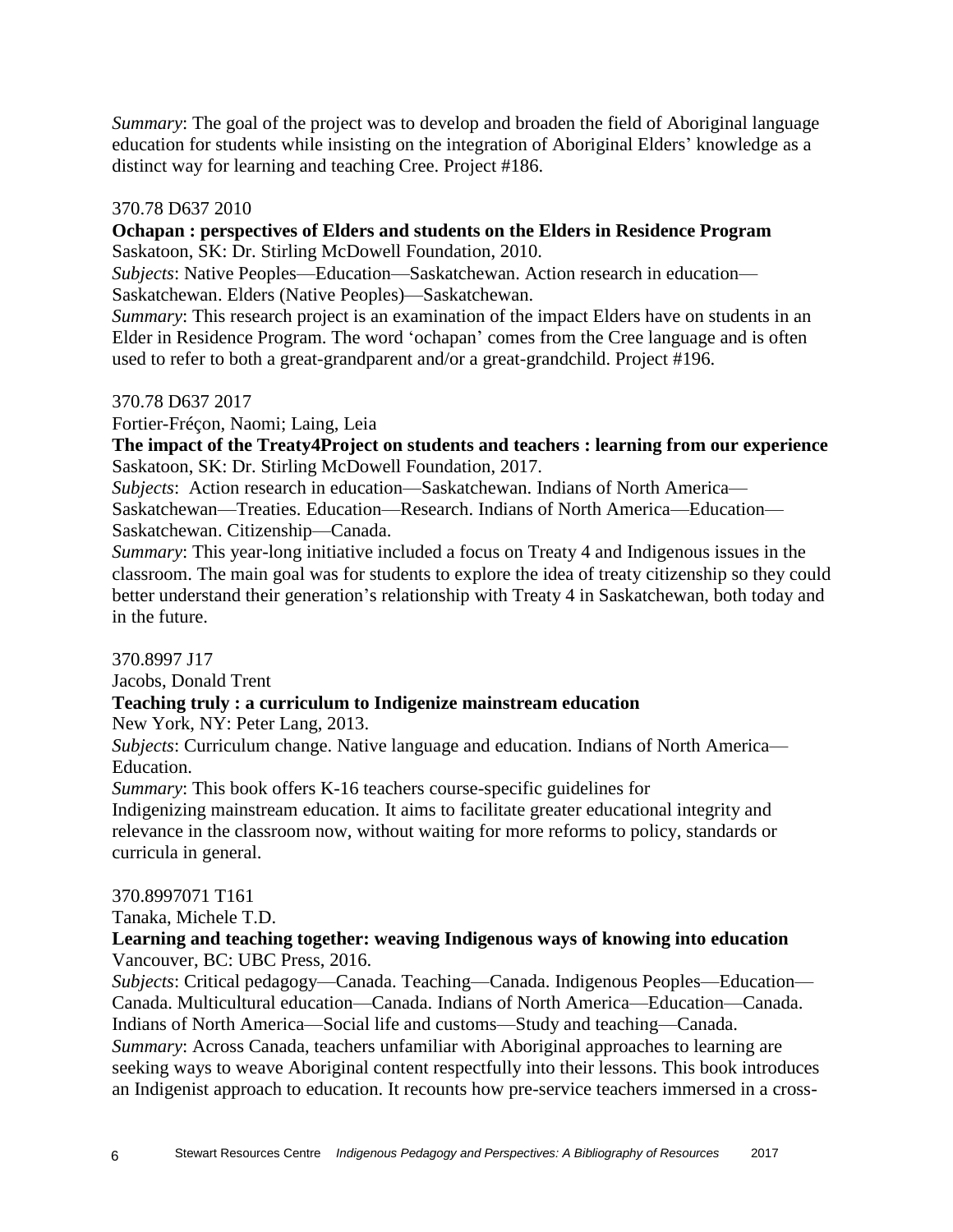cultural course in British Columbia began to practise Indigenous ways of knowing. Working alongside Indigenous wisdom keepers, they transformed earth fibres into a mural and, in the process, their own ideas about learning and teaching. By revealing how these students worked to integrate Indigenous ways of knowing into their practice, this book opens a path for teachers to nurture Indigenist cross-cultural understanding in their classrooms.

#### 371.102 G698

Goulet, Linda; Goulet, Keith

#### **Teaching each other : Nehinuw concepts and Indigenous pedagogies**

Vancouver, BC: UBC Press, 2014.

*Subjects*: Indians of North America—Education—Canada—Saskatchewan. Native Peoples— Education—Canada—Saskatchewan. Teaching. Teacher-student relationships.

*Summary*: This book provides an alternative framework for teachers working with Indigenous students—one that moves beyond merely acknowledging Indigenous culture to one that actually strengthens Indigenous identity.

#### 371.82997 B336

Battiste, Marie

#### **Decolonizing education : nourishing the learning spirit**

Saskatoon, SK: Purich Publishing Ltd., 2013.

*Subjects*: Native Peoples—Education—Canada. Native Peoples—Canada—Intellectual life. Native Peoples—Education—Government policy—Canada.

*Summary*: The author documents the nature of Eurocentric models of education, and their devastating impacts on Indigenous knowledge. Chronicling the negative consequences of forced assimilation and the failure of current educational policies to bolster the social and economic conditions of Aboriginal populations, the author proposes a new model of education. She argues that the preservation of Aboriginal knowledge is an Aboriginal right and a right preserved by the many treaties with First Nations. Education reform must reject the racism inherent in colonial systems of education, and reposition Indigenous humanities, sciences, and languages as vital fields of knowledge.

371.82997 G458

Coulter, Rebecca (Ed.)

## **The gifts within : carrying each other forward in Aboriginal education**

Ottawa, ON: Canadian Centre for Policy Alternatives, 2009.

*Subjects*: Native Peoples—Canada—Languages—Revival. Native Peoples—Education— Canada. Indians of North America—Education—Canada. Aboriginal Canadian teachers— Biography.

#### 371.82997 I39

## **Developing a culturally responsive school division : final report**

Miscellaneous, 2008.

*Subjects*: Native children—Education—Saskatchewan.

*Summary*: This study included two action research sites: Pleasant Hill Community School and Mount Royal Collegiate. It also included networking with the Alaskan Native Knowledge Network and the Alaskan Dept. of Education.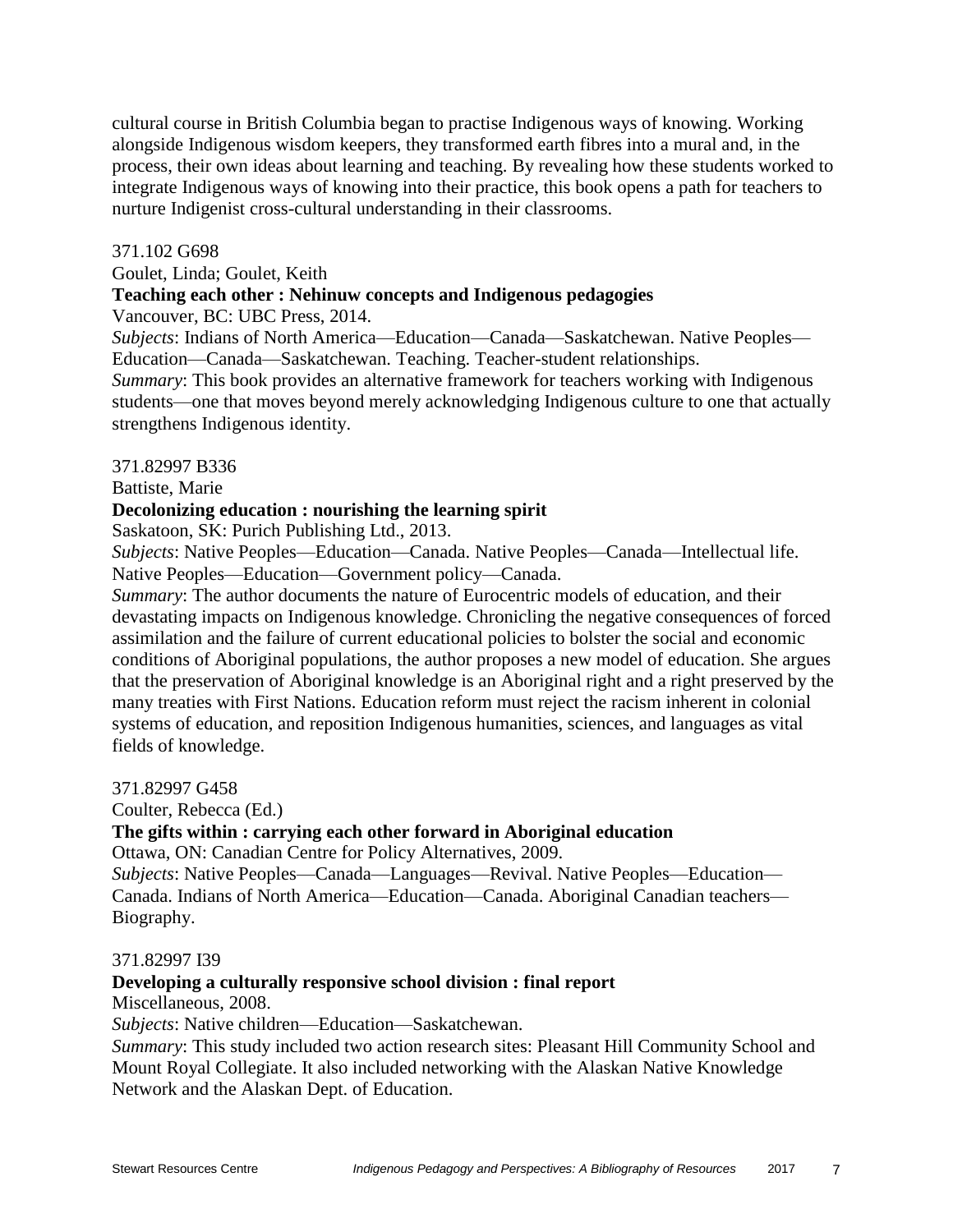#### 371.82997 I39

Nee-Benham, Maenette K. P. (Ed.)

**Indigenous educational models for contemporary practice : in our mother's voice** Mahwah, NJ: Lawrence Erlbaum Associates, 2000.

*Subjects*: Native language and education—Case studies. Indigenous Peoples—Education.

#### 371.82997 K96

Kumar, Malreddy Pavan

**Seeing ourselves in the mirror : giving life to learning : executive summary and highlights** Saskatoon, SK: Canadian Council on Learning. Aboriginal Learning, 2008.

*Subjects*: Native Peoples—Education—Canada. Indians of North America—Education— Canada. Inuit—Education—Canada.

*Summary*: This document is a summary report of the Aboriginal Learning Knowledge Centre's second national conference in partnership with the First Nations Education Steering Committee, Vancouver, British Columbia, Feb. 28-Mar. 2, 2008.

#### 371.82997 L253

## **Land-based learning : a case study report for educators tasked with integrating Indigenous worldviews into classrooms**

Toronto, ON: Canadian Education Association, 2017.

*Subjects*: Indians of North America—Education—Canada. Indian children—Education— Canada. Education—Canada.

*Summary*: Printed from internet.

#### 371.82997 S452

#### **Seeking their voices : improving Indigenous student learning outcomes**

Regina, SK: University of Regina, 2014.

*Subjects*: Native students—Education—Canada. Native Peoples—Education—Canada. Indians of North America—Education—Canada—Research. *Summary*: Printed from the internet.

371.82997 T723

Toulouse, Pamela Rose **Beyond shadows : First Nations, Métis and Inuit student success** Ottawa, ON: Canadian Teachers' Federation, 2013.. *Subjects*: Native Peoples—Education—Canada.

#### 371.82997 T725

Toulouse, Pamela Rose

#### **Achieving Aboriginal student success : a guide for K to 8 classrooms**

Winnipeg, MB: Portage & Main Press, 2011.

*Subjects*: Education, Elementary. Native children—Education—Canada. Native Peoples—Study and teaching (Elementary)—Canada.

*Summary*: This book is for all teachers of kindergarten to grade 8 who have Aboriginal students in their classrooms or who are looking for ways to infuse an Aboriginal worldview into their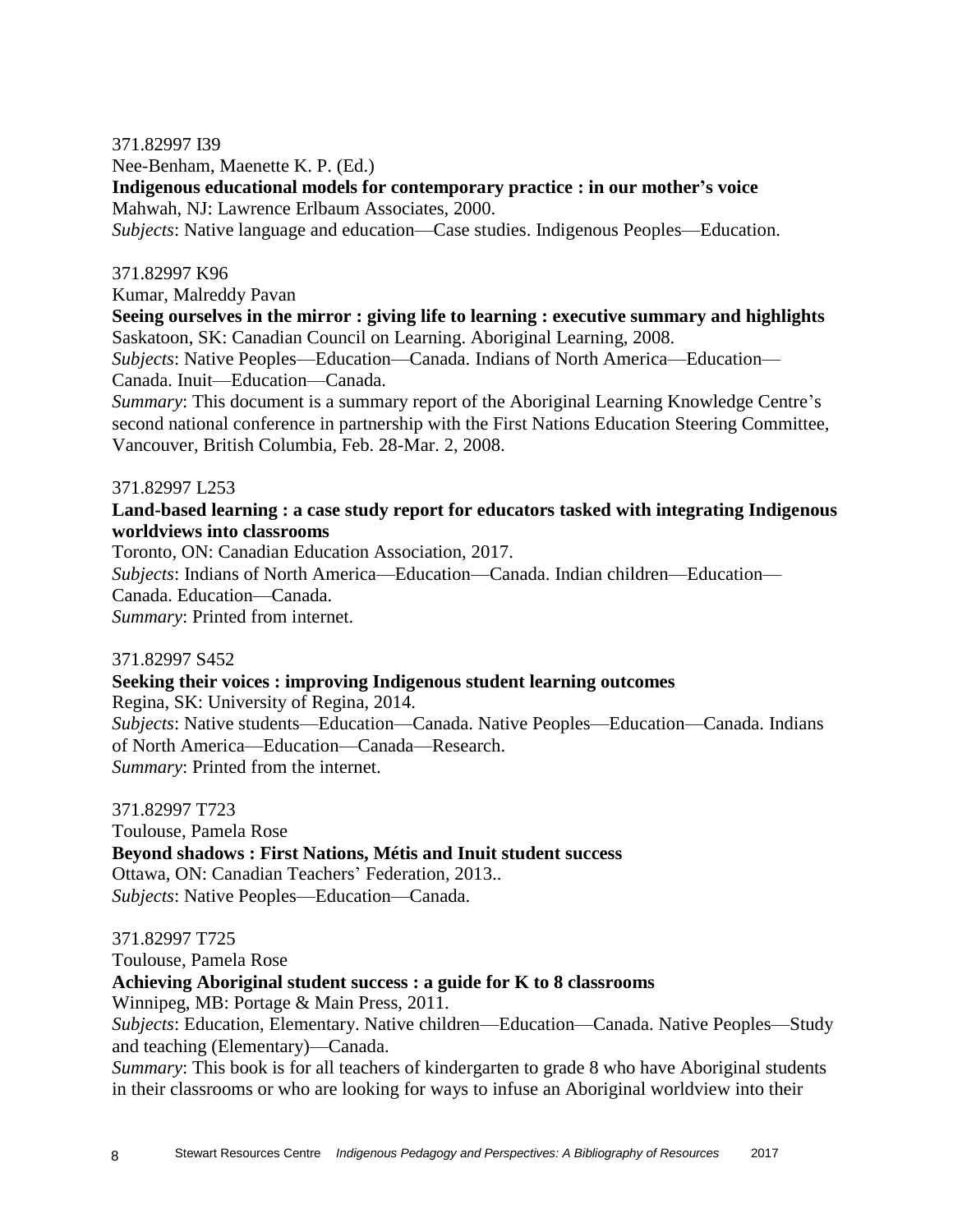curriculum. The strategies and information in this resource are about building bridges between cultures that foster respect, appreciation, and understanding.

#### 371.82997 T725

## Toulouse, Pamela Rose **What matters in Indigenous education : implementing a vision committed to holism, diversity and engagement**

Toronto, ON: Measuring What Matters, People for Education, 2016. *Subjects*: Indians of North America—Education—Canada. Native Peoples—Education— Canada.

## 371.82997 W359

## **Ways of knowing : Native knowledge and Western science**

Portland, OR: Northwest Regional Educational Laboratory, 2003.

*Subjects*: Indian philosophy. Indians of North America—Education.

*Summary*: This book provides valuable resources to teachers who are looking for ways to make academically sound and culturally meaningful connections between Native culture and language and core subjects such as math, science, social studies, history, and literacy.

## 371.82997 W938

## **Woven words for Indigenous education**

Ottawa, ON: Canadian Centre for Policy Alternatives, 2013.

*Subjects*: Social change. Education—Canada. Educational change—Canada.

*Summary*: The chapters in this book are the culminating projects of 12 students who completed their University of Western Ontario Master's of Education program in Leadership in Aboriginal Education. The book is divided into 3 sections: The Past in the Present; From Early Childhood to College: Working In/With Settler Institutions; and Teaching and Learning in First Nation Schools.

## 371.82997071 O82

## **Oski-pimohtahtamwak otayisiniwiwaw = they are into their new journey to knowledge** Fort Qu'Appelle, SK: Bert Fox Community High School, 2017.

*Subjects*: Indigenous Peoples—Education—Canada—Periodicals. Native Peoples—Education— Canada—Periodicals.

*Summary*: Contents: September 2016 Volume 1, issue  $1 -$ October 2016 (Dinsmore special edition) Volume 1, issue 2 — October 2016 Volume 1, issue 3 — November 2016 Volume 1, issue 4 — January 2017 Volume 1, issue 6 — February 2017 Volume 1, issue 7.

## 371.82997071 T725

Toulouse, Pamela Rose

## **Achieving Indigenous student success : a guide for secondary classrooms**

Winnipeg, MB: Portage & Main Press, 2016.

*Subjects*: Indians of North America—Education—Canada. Education, Secondary—Activity programs. Classroom management—Canada.

*Summary*: This book provides strategies, lessons, and hands-on activities that support both Indigenous and non-Indigenous learners in the secondary classroom. While the author's primary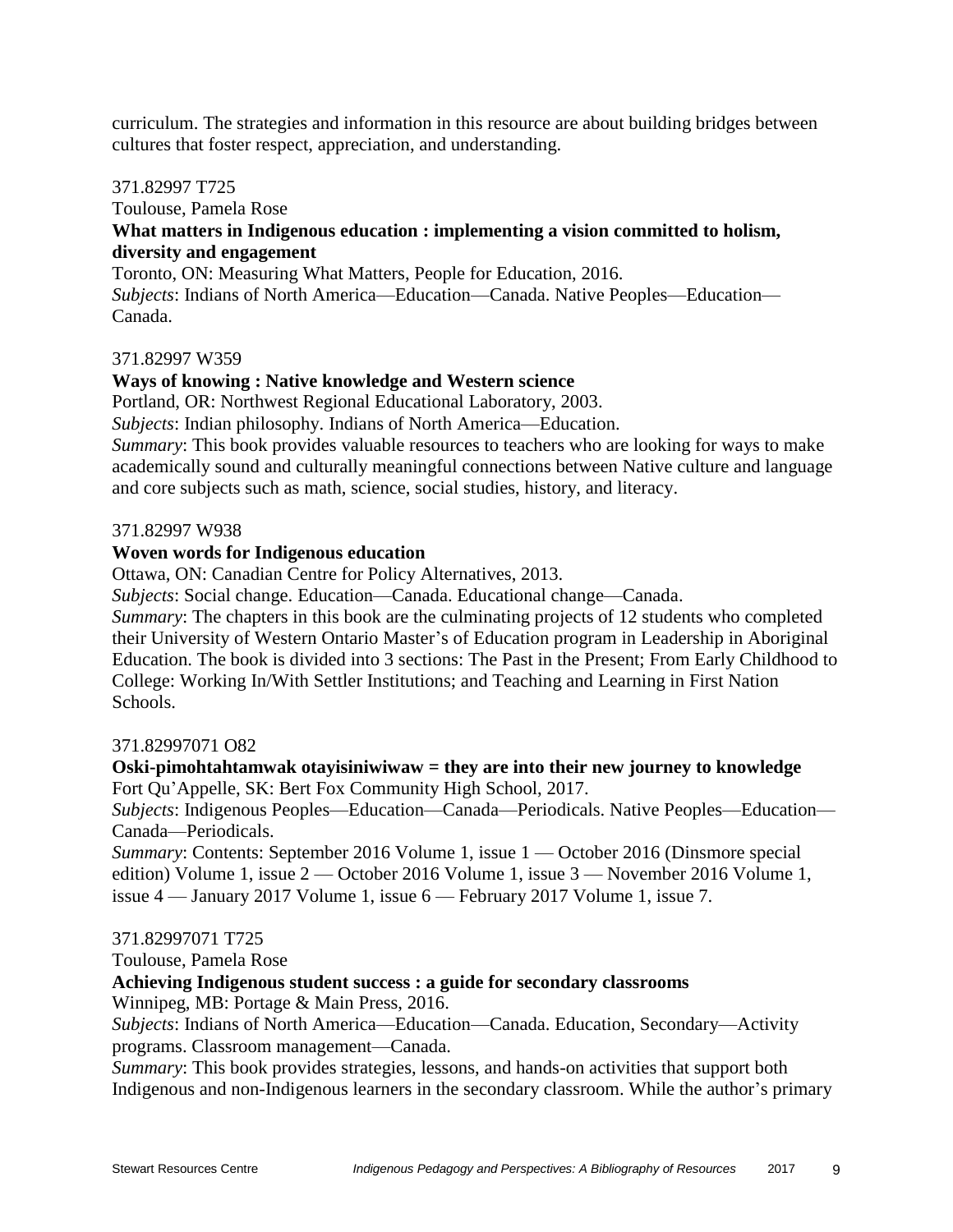focus is the needs of Indigenous students, this book is for all teachers of grades 9-12 who are looking for ways to infuse Indigenous world-views into their courses.

#### 371.82999442 B622

Bishop, Russell; Berryman, Mere

## **Te kōtahitanga. Towards effective education reform for Indigenous and other minoritised students**

#### Wellington, NZ: NZCER Press, 2014.

*Subjects*: Academic achievement—New Zealand. Educational change—New Zealand. Teacherstudent relationships—New Zealand. Maori (New Zealand people)—Education. *Summary*: This book considers how the educational experiences and achievement of Māori students in a number of mainstream secondary schools have been improved through a process of theory based, school-wide reform that began in Te Kotahitanga with the implementation of a culturally responsive pedagogy of relations in classrooms.

## 372.35 G786

White, Kelli

#### **Knowledge sharing fair : an inquiry approach to integrating Indigenous knowledge** Saskatoon, SK: Greater Saskatoon Catholic Schools, 2010.

*Subjects*: Science—Study and teaching (Elementary)—Saskatchewan. Science projects. Indians of North America—Study and teaching (Elementary)—Saskatchewan. Native Peoples—Study and teaching (Elementary)—Saskatchewan.

#### 373.182999442 T267

#### **Te kōtahitanga. Phase 3, Whānaungatanga : establishing a culturally responsive pedagogy of relations in mainstream secondary school classrooms**

Wellington, NZ: Ministry of Education, Research Division, 2007.

*Subjects*: High school students—New Zealand—Attitudes. Classroom environment—New Zealand. Underachievers—Education (Secondary)—New Zealand. Maori (New Zealand people)—Education (Secondary).

*Summary*: The overall aim of this project has been to investigate how to improve the educational achievement of Māori students in mainstream secondary school classrooms.

#### 378.017 G775

Graveline, Fyre Jean

## **Circle works : transforming Eurocentric consciousness**

Halifax, NS: Fernwood, 1998.

*Subjects*: Native Peoples—Education (Higher)—Canada. Eurocentrism—Canada. Native Peoples—Canada.

*Notes*: Aboriginal Resource List. Native Studies 10.

398.208997 A673 Archibald, Jo-ann **Indigenous storywork : educating the heart, mind, body, and spirit** Vancouver, BC: UBC Press, 2008.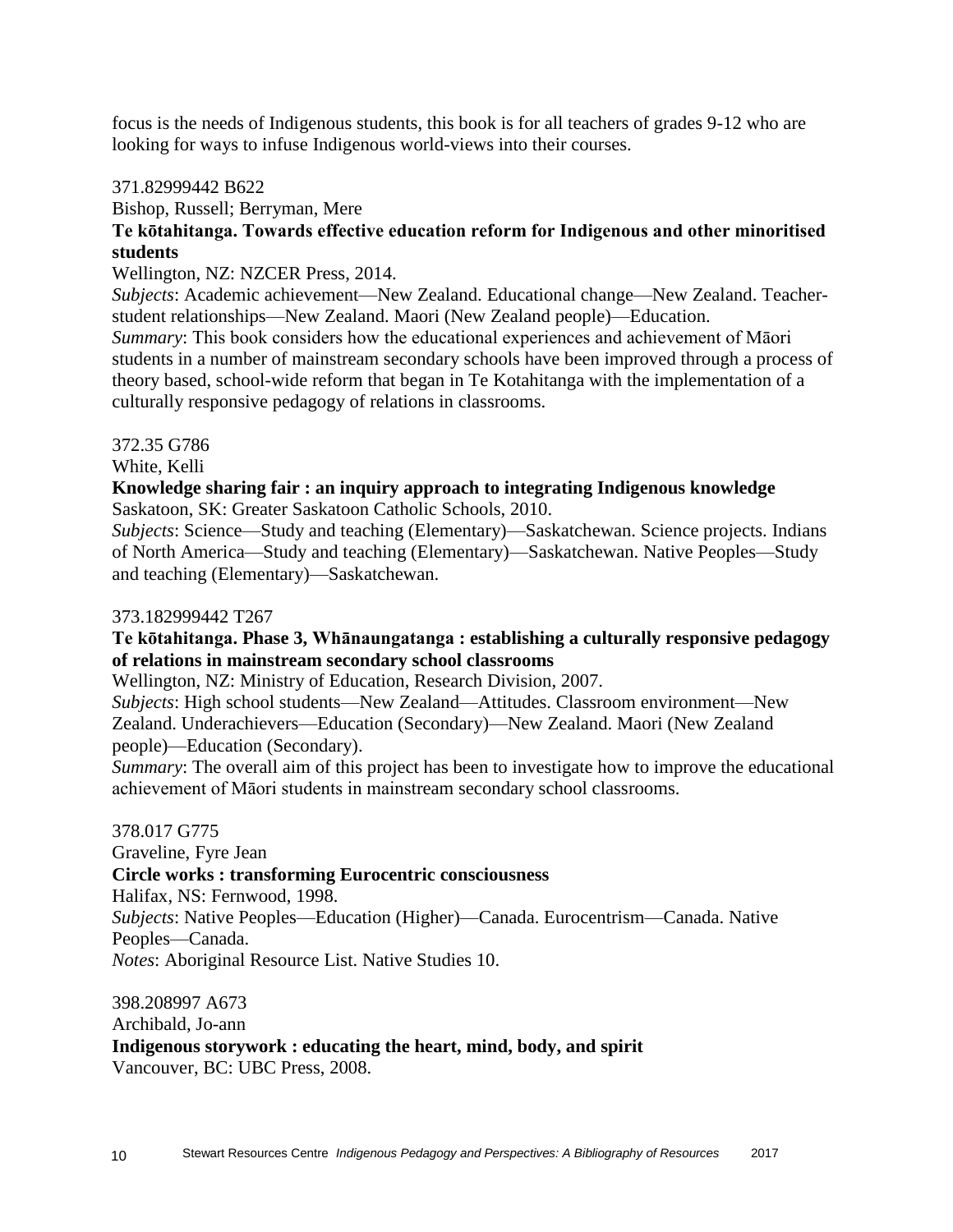*Subjects*: Storytelling—Canada. Indians of North America—Education—Canada. Elders (Native Peoples)—British Columbia. Oral tradition—British Columbia. Indians of North America— British Columbia—Folklore. Indians of North America—Canada—Folklore. *Summary*: This book demonstrates how stories have the power to educate and heal the heart, mind, body, and spirit. It builds on the seven principles of respect, responsibility, reciprocity, reverence, holism, interrelatedness, and synergy that form a framework for understanding the characteristics of stories, appreciating the process of storytelling, establishing a receptive learning context, and engaging in holistic meaning-making.

398.208997 M368

Marshall, Joseph

## **The Lakota way : stories and lessons for living**

New York, NY: Penguin Compass, 2001.

*Subjects*: Teton Indians—Folklore. Values—Great Plains. Tales—Great Plains. *Summary*: Humility—Perseverance—Respect—Honor—Love—Sacrifice—Truth— Compassion—Bravery—Fortitude—Generosity—Wisdom.

#### 398.20978 M368

Marshall, Joseph

#### **Returning to the Lakota way : old values to save a modern world**

Carlsbad, CA: Hay House, Inc., 2013.

*Subjects*: Tales—Great Plains. Teton Indians—Folklore.

*Summary*: The teaching stories found in each chapter provide lessons that open our eyes to universal qualities and practices passed down over many generations. From the hunting adventures of the raven and the wolf, we discover the importance of tolerance; the actions of the grasshopper highlight the value of patience; and the experiences of a young man named Walks Alone show us the benefit of silence and turning within.

497.323 M165

McLeod, Neal; Wolvengrey, Arok

#### **100 days of Cree**

Regina, SK: University of Regina Press, 2016.

*Subjects*: Cree language—Vocabulary.

*Summary*: Based on a series of Facebook posts, the 100 short chapters or "days" in this book present chains of related words, some dealing with the traditional—the buffalo hunt, the seasons—and others cheekily capturing the detritus of modern life—from internet slang to Johnny Cash songs to Viagra.

500.8997 A291

Aikenhead, Glen

#### **Bridging cultures : scientific and Indigenous ways of knowing nature**

Toronto, ON: Pearson, 2011.

*Subjects*: Ethnoscience. Native Peoples—Education—Canada. Indian philosophy. Science— Study and teaching.

*Summary*: The recognition of Indigenous knowledge as an important, legitimate source of understanding of the physical world is increasing within education jurisdictions worldwide. This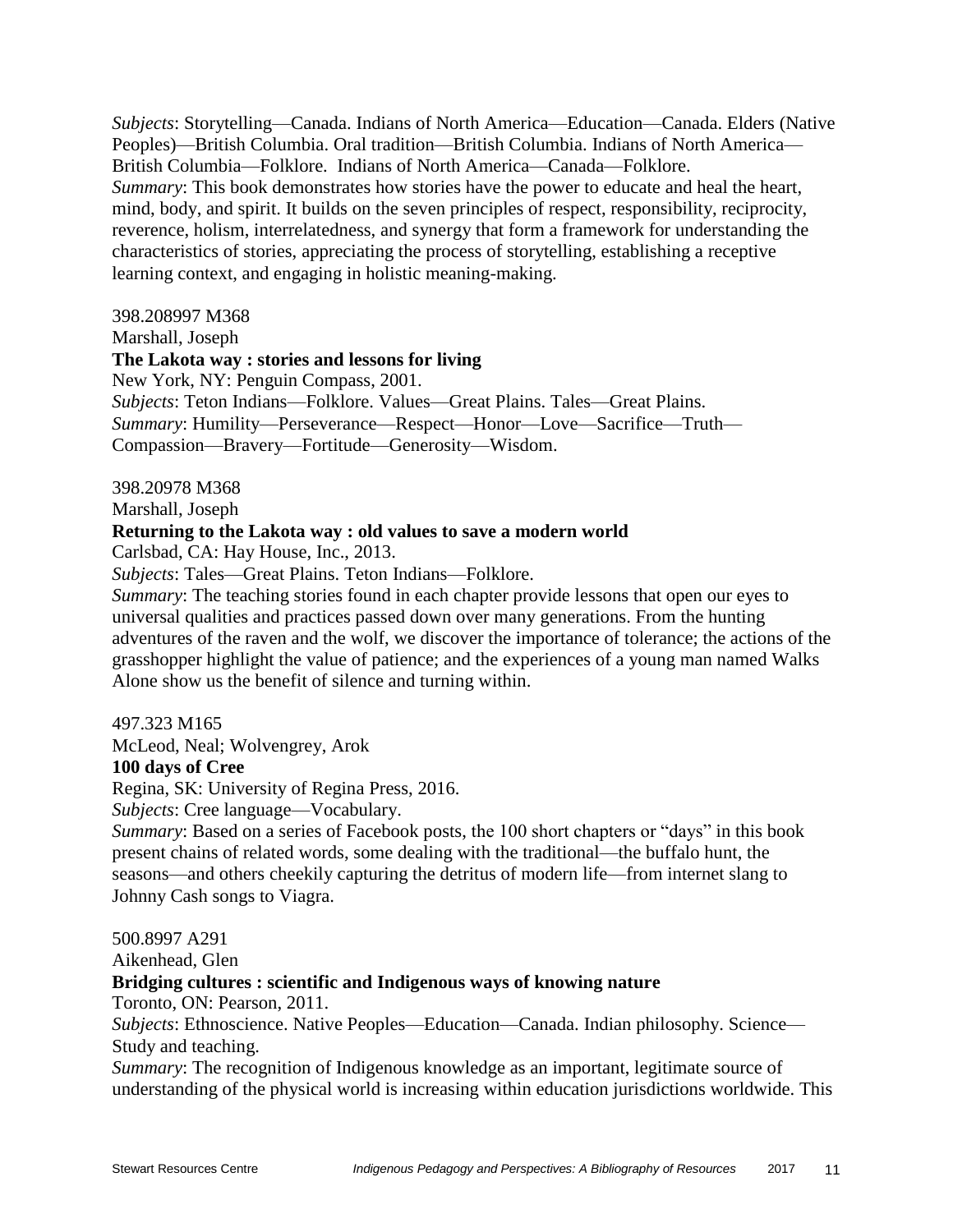book provides science educators with knowledgeable perspectives on scientific and Indigenous content.

*Notes*: Science grade 1 (2010). Science grade 2 (2010). Science grade 3 (2010). Science grade 4 (2010). Science grade 5 (2010). Science grade 6 (2009). Science grade 7 (2009). Science grade 8 (2009). Science grade 9 (2009).

## 500.8997 L438

Michell, Herman

**Learning Indigenous science from place : research study examining Indigenous-based science perspectives in Saskatchewan First Nations and Métis Community Contexts** Saskatoon, SK: Aboriginal Education Centre, University of Saskatchewan, 2008.

*Subjects*: Science—Study and teaching. Native Peoples—Education—Saskatchewan. *Summary*: The overall goal of the project was to investigate the inclusion of First Nations and Métis perspectives in the Saskatchewan school science curriculum as a way to improve the achievement levels of Aboriginal students.

## 704.0397 L253

#### **The land we are : artists and writers unsettle the politics of reconciliation** Winnipeg, MB: ARP Books, 2015.

*Subjects*: Native art—Canada. Canada—Race relations. Art, Canadian—21st century. Indian art—Canada.

*Summary*: Using visual, poetic, and theoretical language, the contributors approach reconciliation as a problematic narrative about Indigenous-settler relations, but also as a site where conversations about a just future must occur. The result of a four-year collaboration between artists and scholars engaged in resurgence and decolonization, this book is a moving dialogue that blurs the boundaries between activism, research, and the arts.

## 970.00497 G575

Goble, Paul

## **All our relatives : traditional Native American thoughts about nature**

Bloomington, IN: World Wisdom, 2005.

*Subjects*: Indian philosophy. Philosophy of nature. Indigenous Peoples—Ecology. *Summary*: Through stories from the olden days and art that meticulously reflects traditional designs and colors, the author provides wonderful insights into the spiritual life of the Plains Indians. His intimate knowledge of their world transports the reader into a vision of the sacred beauty and wisdom that defined traditional Native America.

## 970.41 G781

Gray, Lynda

## **First Nations 101 : tons of stuff you need to know about First Nations people**

Vancouver, BC: Adaawx Pub., 2011.

*Subjects*: Indians of North America—Canada. Native Peoples—Canada. Indigenous Peoples— Canada.

*Summary*: Overview of the diverse and complex lives of First Nations people with subjects including veterans, youth, urbanization, child welfare, appropriate questions to ask a First Nations person, feminism, the medicine wheel, Two-spirit (LGBTQ), residential schools, the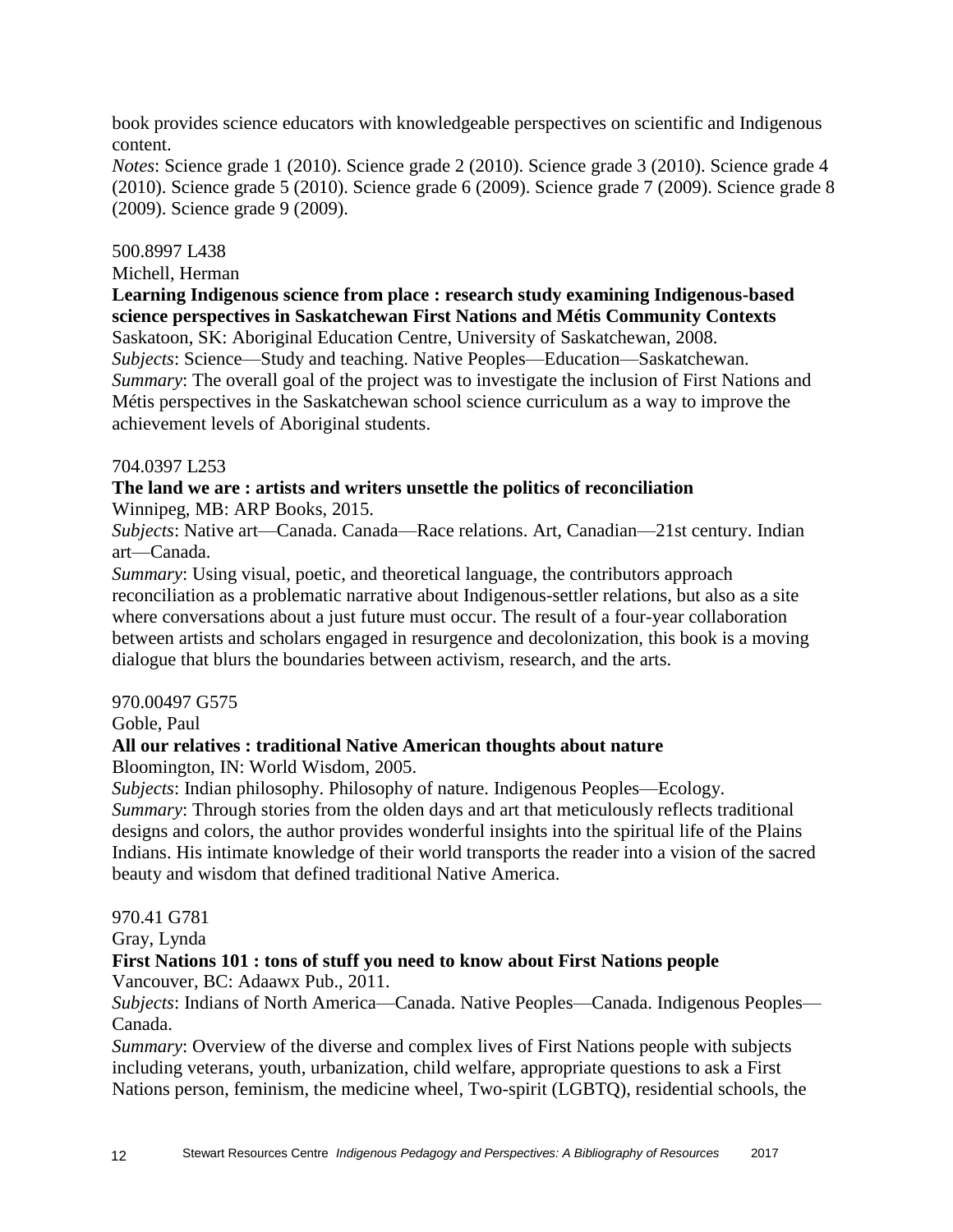land bridge theory, and language preservation. The author endeavours to leave readers with a better understanding of the shared history of First Nations and non-First Nations people, and ultimately calls upon all of us – individuals, communities, and governments – to play active roles in bringing about true reconciliation between First Nations and non-First Nations people.

## 971.00497 F527

## **First Nations, first thoughts : the impact of Indigenous thought in Canada**

Vancouver, BC: UBC Press, 2009.

*Subjects*: Canada—Civilization—Indian influences. Native Peoples — Canada — Politics and government. Native Peoples — Canada — History. Native Peoples — Canada — Intellectual life.

*Summary*: A comprehensive argument for decolonization, focusing specifically on the reconciliation of Indigenous thought with a transformed discourse of the Canadian state and with many of the institutions of Canadian society.

## 971.00497 T763

## **Traditional teachings : a journey from young child to young adult [DVD]**

Saskatoon, SK: Saskatchewan Prevention Institute, 2012.

*Subjects*: Indians of North America—Family relationships—Saskatchewan. Indians of North America—Canada—Social life and customs. Young adults—Conduct of life. Indians of North America—Ethnic identity—Saskatchewan.

*Summary*: This set of two DVDs and a booklet captures the sacred knowledge, worldviews, and stories of seven elders, a knowledge keeper and two storytellers who are members of Saskatchewan's Plains Cree, Dakota, Dene, Nakota, and Saulteaux First Nations. Each elder and knowledge keeper, in his or her own way, describes the most important teachings, values, and laws to help guide a young boy or girl in the transition to a young man or woman, and to the ultimate responsibility of parenthood. The DVD was created as a resource for educators, health care providers, family and community members, and others as they support children and youth to make positive lifestyle choices for their sexual and reproductive health. It is the hope that in hearing these shared stories and lessons, young people will be supported to connect or reconnect with their own First Nation's traditional values and cultural practices surrounding their sexual maturation.

#### 971.00497 T784

## **Treaty essential learnings : we are all treaty people**

Saskatoon, SK: Office of the Treaty Commissioner, 2008.

*Subjects*: Native Peoples—Study and teaching—Canada. Native Peoples—Treaties—Study and teaching—Canada.

*Summary*: This document outlines six treaty essential learnings (TELs): treaties, historical context of the treaties, treaty relationship, First Nations and their worldview, symbolism in treaty making, and vision for the new millennium: contemporary treaty issues. The TELs were developed as a guide to understanding Teaching Treaties in the Classroom and to assist in increasing knowledge of the treaties in Saskatchewan.

*Notes*: English language arts grade 6 (2009). Field test draft.

971.00497 V974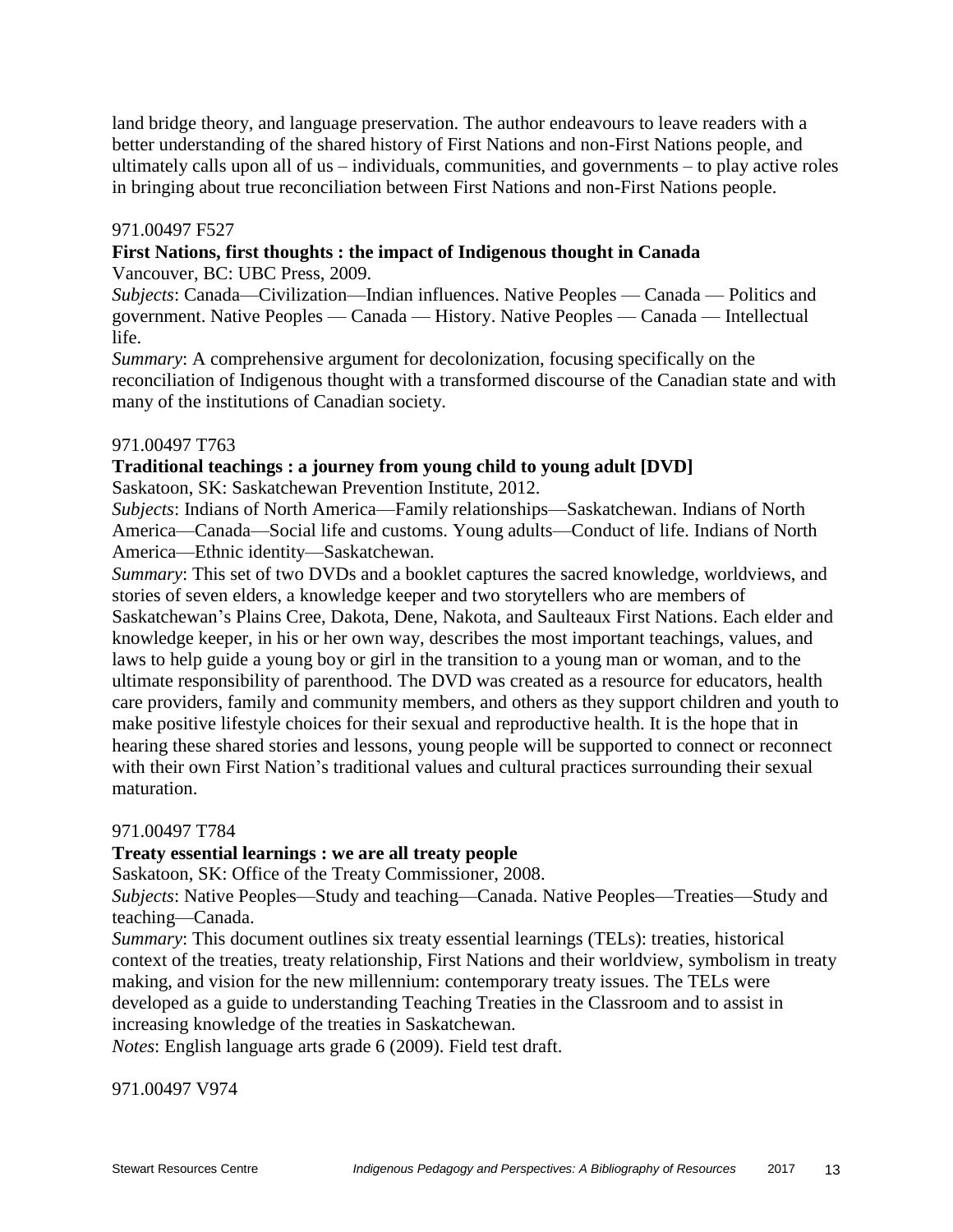## Vowel, Chelsea

#### **Indigenous writes : a guide to First Nations, Métis and Inuit issues in Canada** Winnipeg, MB: Highwater Press, 2016.

*Subjects*: Canada—Race relations. Indians of North America—Canada. Métis—Canada. Inuit— Canada.

*Summary*: This book's thirty-one essays discuss various issues related to the Indigenous experience in Canada from the time of first contact to the present.

#### 971.004973 G138

Gaikezheyongai, Sally

#### **The story of the seven fires. Teaching manual**

Owen Sound, ON: Ningwakwe Learning Press, 2002.

*Subjects*: Readers (Adult). Indians of North America—Canada. Ojibwa Indians—Study and teaching. Readers for new literates. Indians of North America—Canada—Study and teaching. Ojibwa Indians.

*Summary*: This resource presents a historical perspective on the evolution of relationships between First Nations and Canadian communities and includes a DVD.

971.049713 S979

Switzer, Maurice

#### **We are all … treaty people**

North Bay, ON: Union of Ontario Indians, 2011.

*Subjects*: Anishinabek Nation—History. Indians of North America—Canada—Treaties. Ojibwa Indians—Canada—History.

*Summary*: This book explains the history of the Anishinaabeg, or Anishinabek nations. The nations of Ojibwa, Chippewa, Odawa, Mississauga, Potawatomi, Algonquin, and Delaware peoples are described. This book gives the history of the culture, values, co-existence, Seven Years War, treaties, Oka, and present day events. First Nations, Inuit and Métis content and perspectives are included. This resource supports the "Teaching of Treaties in the classroom."

#### 971.200497 F517

Fiola, Chantal

#### **Rekindling the sacred fire : Métis ancestry and Anishinaabe spirituality**

Winnipeg, MB: University of Manitoba Press, 2015.

*Subjects*: Prairie Provinces—Ethnic relations. Ojibwa Indians—Colonization—Prairie Provinces. Ojibwa Indians—Prairie Provinces—Religion. Métis—Colonization—Prairie Provinces. Métis—Prairie Provinces—Ethnic identity. Metis—Prairie Provinces—Religion. Métis—Prairie Provinces—Rites and ceremonies.

*Summary*: Why don't more Métis people go to traditional ceremonies? How does going to ceremonies impact Métis identity? In this book, the author investigates the relationship between Red River Métis ancestry, Anishinaabe spirituality, and identity, bringing into focus the ongoing historical impacts of colonization upon Métis relationships with spirituality on the Canadian prairies. Using a methodology rooted in an Indigenous world view, the author interviews eighteen people with Métis ancestry, or a historic familial connection to the Red River Métis, who participate in Anishinaabe ceremonies, sharing stories about family history, self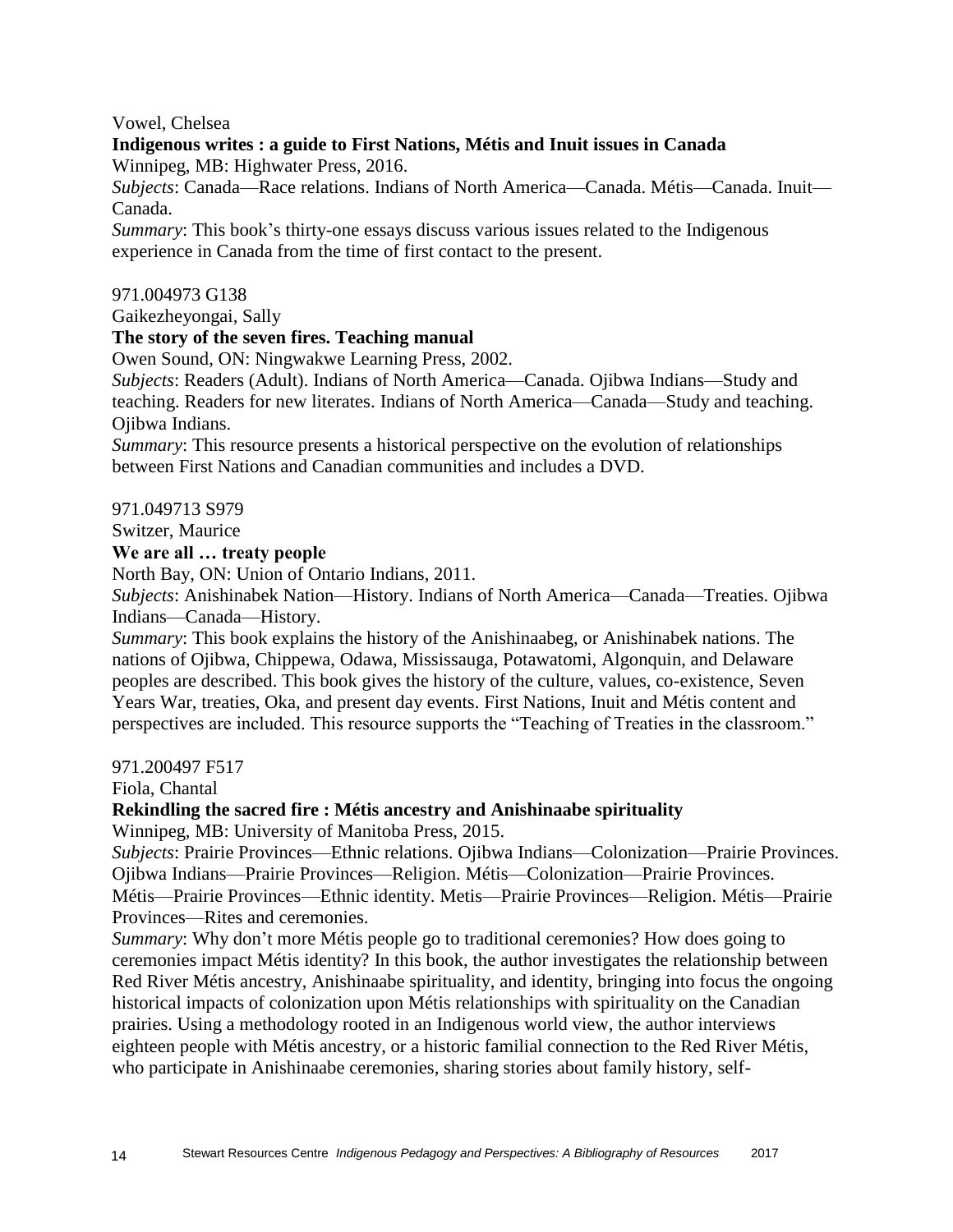identification, and their relationships with Aboriginal and Euro-Canadian cultures and spiritualities.

## 971.300497 W586

White, Louellyn

## **Free to be Mohawk : Indigenous education at the Akwesasne Freedom School**

Norman, OK: University of Oklahoma Press, 2015.

*Subjects*: Akwesasne Freedom School. Mohawk Indians—Ethnic identity. Mohawk language— Study and teaching—Case studies. Indians of North America—Education. Mohawk Indians— Education—Akwesasne Indian Reserve (Québec and Ont.). Mohawk Indians—Education—New York—Saint Regis Mohawk Indian Reservation.

*Summary*: Akwesasne territory straddles the U.S.-Canada border in upstate New York, Ontario, and Quebec. In 1979, in the midst of a major conflict regarding self-governance, local traditional Mohawks asserted their sovereign rights to self-education. Concern over the loss of language and culture and clashes with the public school system over who had the right to educate their children sparked the birth of the Akwesasne Freedom School (AFS) and its grassroots, community-based approach. This book traces the history of the AFS, a tribally controlled school operated without direct federal, state, or provincial funding, and explores factors contributing to its longevity and its impact on alumni, students, teachers, parents, and staff.

## 971.82997 T253

## **Teaching Indigenous students : honoring place, community, and culture**

Norman, OK: University of Oklahoma Press, 2015.

*Subjects*: Indigenous Peoples—Education. Indians of North America—Education—Social aspects. Indians of North America—Education.

*Summary*: This book puts culturally based education squarely into practice. The book brings together new and dynamic research from established and emerging voices in the field of American Indian and Indigenous education. All of the contributions show how the quality of education for Indigenous students can be improved through the promotion of culturally and linguistically appropriate schooling.

FR 398.208997 L814

Locke, Kevin

## **L'envol de l'aube : un récit Lakota**

Victoria, BC: Medicine Wheel Education Inc., 2016.

*Subjects*: French language materials. Indians of North America—Folklore—Juvenile fiction. Lakota Indians—Folklore—Juvenile fiction. Eagles—Juvenile fiction.

*Summary*: Long ago, when a great flood cleansed the land of unhappiness, the Grandfather sent Wanjblí the eagle to save one virtuous member of the human race and teach her how to live a good life. The eagle is a powerful symbol of courage, wisdom, and strength. In this book the author shares an inspiring vision of unity and hope for a new generation teaching children to recognize the eagle in themselves and others and always to soar above the darkness into the light.

THESES DEB Debray, Andrew Joseph **Pahkesewin pedagogy**